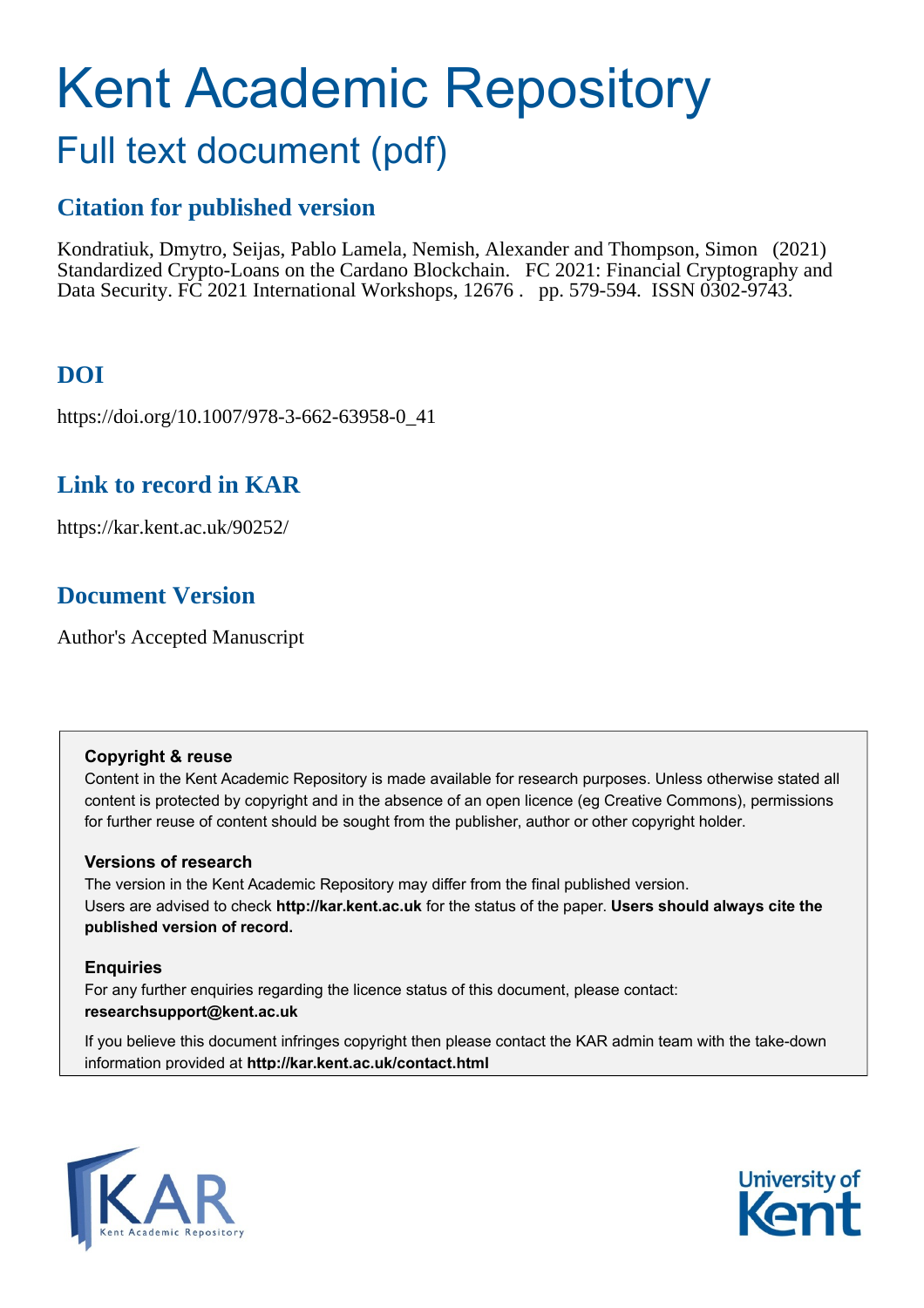## Standardized crypto-loans on the Cardano blockchain

Dmytro Kondratiuk<sup>1</sup>, Pablo Lamela Seijas<sup>1[0000−0002−1730−1219]</sup>, Alexander Nemish<sup>1</sup>, and Simon Thompson<sup>\*1,2[0000–0002–2350–301X]</sup>

 $^1$  IOHK, Hong Kong, dmytro.kondratiuk@iohk.io, pablo.lamela@iohk.io, alexander.nemish@iohk.io, simon.thompson@iohk.io

<sup>2</sup> School of Computing, University of Kent, UK, s.j.thompson@kent.ac.uk

Abstract. Crypto-loans are innovative financial instruments that allow trustless peer-to-peer lending, and potentially providing a safe and convenient source of liquidity for cryptocurrency holders. In this paper we explore a smart contract framework for building standardised crypto-loans using the Marlowe domain-specific language and the ACTUS standard for financial contracts.

Keywords: ACTUS · blockchain · Cardano · finance · Haskell · Marlowe · smart contract · static analysis

#### 1 Introduction

Smart contracts – programs that run in a blockchain environment – can be defined in a variety of ways [9]. Many such approaches are general purpose, and can be used to program any kind of contract it makes sense to run on a blockchain; moreover, they tend to be expressive enough to be Turing complete (in some cases with restrictions on the runtime environment). For example, Plutus, the general-purpose language running on the Cardano blockchain [3], is a dialect of Haskell. Another approach is to develop special-purpose or domain-specific languages (DSLs) which embody a particular application domain: Marlowe [8] is a high-level DSL for writing financial contracts on the Cardano blockchain.

In this paper we explore ways in which contracts described in ACTUS (Algorithmic Contract Types Unified Standards) can be defined in the contract languages Marlowe, Plutus and Haskell. Of course, Plutus or Haskell are able to express these contracts, but rendering them in Marlowe brings extra advantages. Marlowe is defined to provide a range of guarantees by design: a Marlowe contract will only make a finite number of interactions with its environment, and its lifetime can be read off from the code for a contract; moreover, when the contract terminates, any assets held by the contract will automatically be returned to the participants. None of these guarantees can be provided by a general purpose language.

<sup>?</sup> Corresponding author.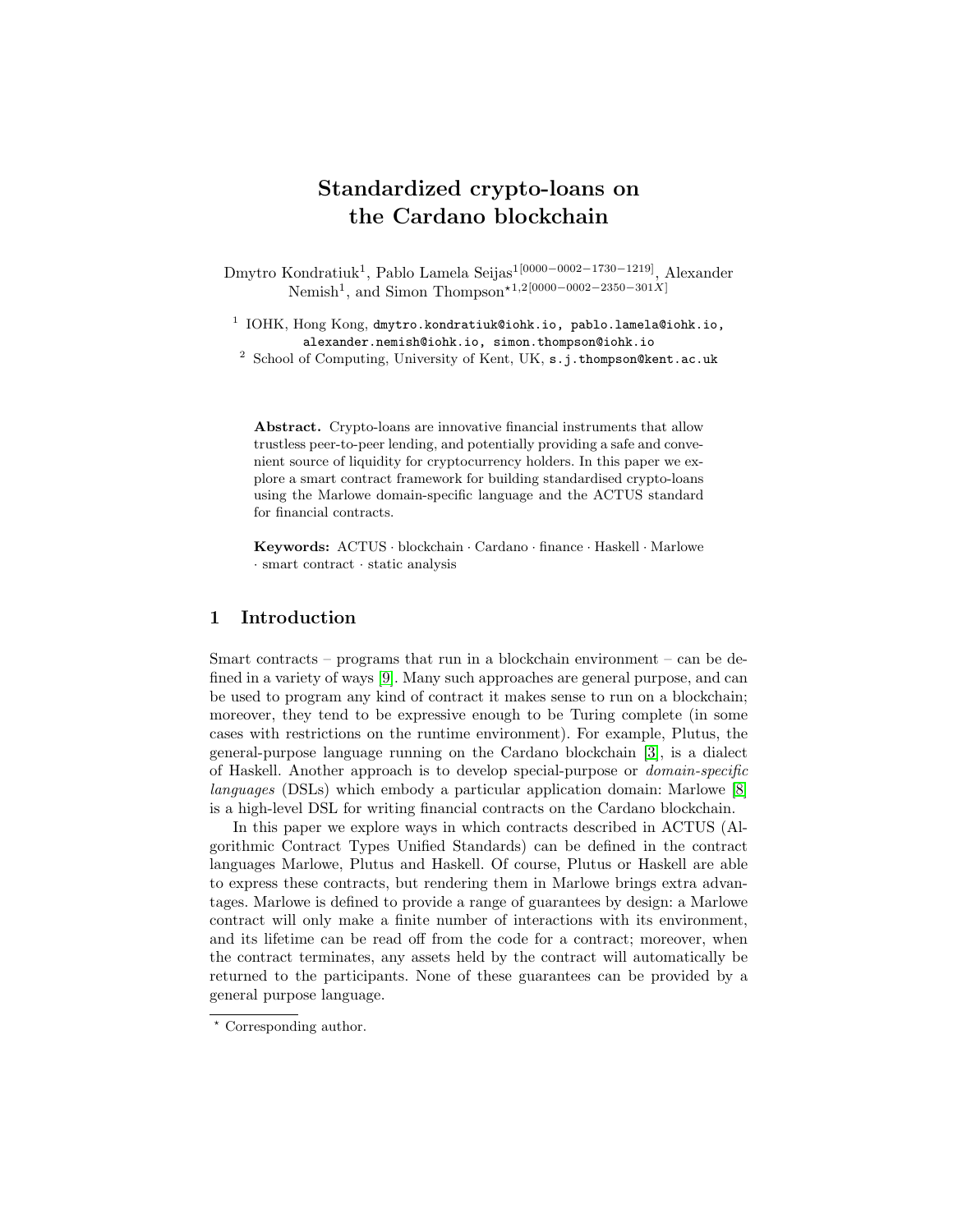Each Marlowe contract has a finite set of possible execution paths, and so it is possible to analyse the complete behaviour of a contract without running it. Such static analysis, based on SMT solving [12], can be used to check properties of a contract; for example, it is possible to check whether a contract will honour all the Pay constructs that it contains, however it is executed. In the case that a Pay can fail, the analysis gives an example trace showing how that failure happens. The language design and static analysis provide assurance that Marlowe contracts are much less likely to "misbehave" than contracts written in a general-purpose language like Solidity.

In implementing ACTUS on Cardano we are able to provide further assurance in three other ways. First, we are able to use the declarative nature of Haskell to transliterate ACTUS formulas term-by-term into an executable form in Haskell. Secondly, we are able to use random, property-based testing to validate the Haskell implementation against another written in Java. Finally, we are able to automatically generate ACTUS contracts in Marlowe from the terms – i.e. parameters – of the contracts; for a simple loan these would include the start and end dates of the loan and the amount loaned (the 'principal'). The generated contracts use the executable spec in calculating values of cash flows in the Marlowe contracts.

The contribution of our work is to show that that it is possible to implement financial contracts on blockchain in a way that multiple forms of assurance are provided: from the language itself, from the static analysis, and from custom property verification. The development environment for Marlowe, the Marlowe Playground<sup>3</sup>, also provides a simulation environment for contracts for stepping forwards (and backwards) through contract execution, and thus allowing users to validate that contracts perform as they should. In addition, implementing ACTUS provides a suitable benchmark against which to assess the design of Marlowe; we illustrate how the implementation has led to the addition of a conditional expression construct to the language.

In the remainder of the paper, Section 2 covers the relevant financial background, including the ACTUS financial standard. Section 3 builds an executable specification of ACTUS in Haskell, and this is used in Section 4 to generate the Marlowe code for an ACTUS contract from the contract terms. Section 5 explains how tokens are used to represent ownership of roles in a running contract, and Section 6 describes how we provide assurance that contracts behave as they should. Section 7 examines related work and Section 8 concludes.

A note on notation: typewriter font will be used for Marlowe constructs while *math* font will be used for mathematical formulas and pseudo-code.

#### 2 Financial contracts

In this section we give a brief introduction to financial contracts, and to loans in particular, and then describe the ACTUS financial standard.

 $^3$  <https://alpha.marlowe.iohkdev.io/#/>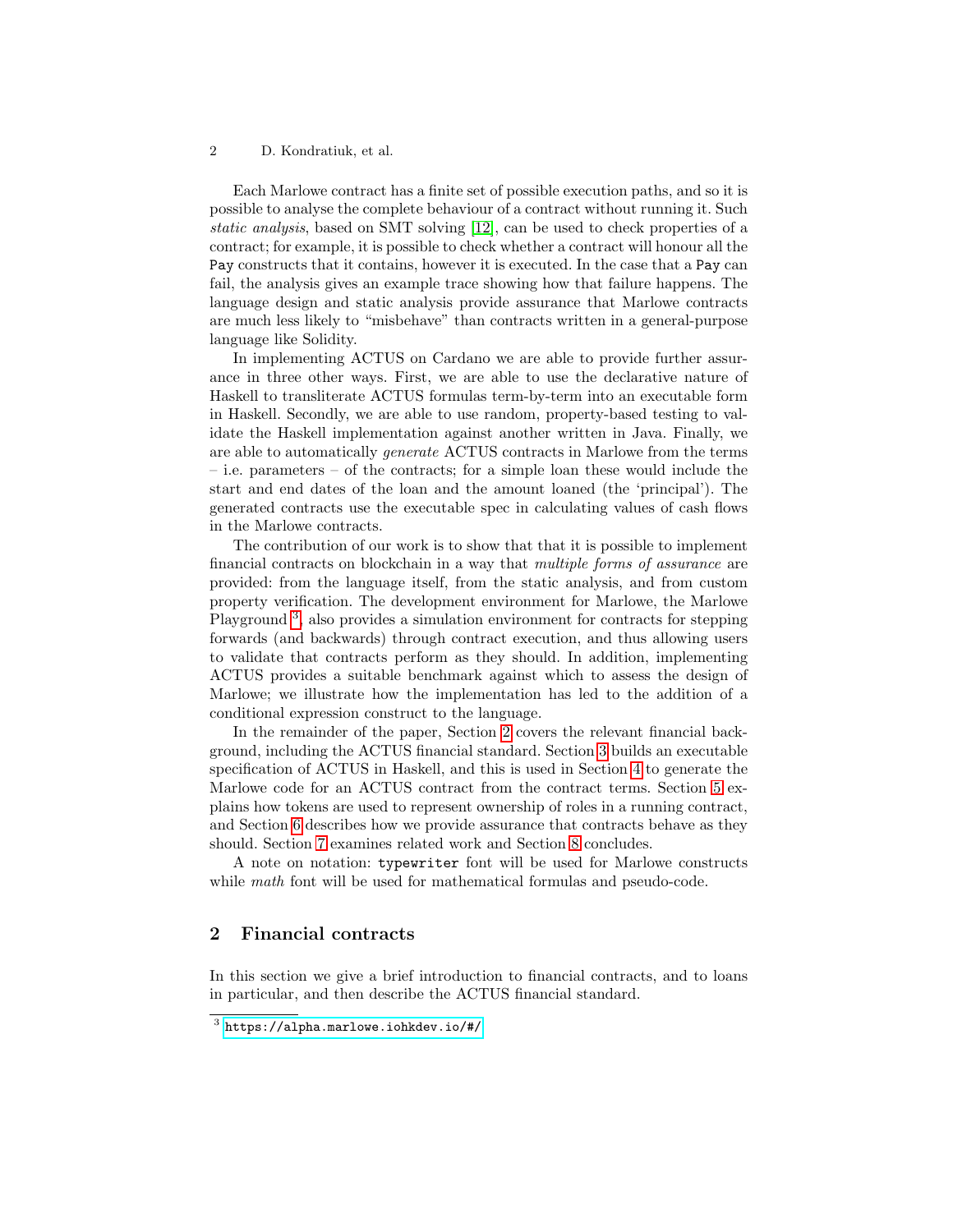#### 2.1 Crypto-loans

A loan is a form of debt incurred by an individual or other entity. The lender advances a sum of money to the borrower. In return, the borrower agrees to a certain set of terms including any finance charges, interest, repayment date, and other conditions [10].

Cryptocurrency-backed loans must have collateral when there is no trust between party and counterparty. While a loan is usually settled in a stable-coin currency (e.g. USDT/USDC), collateral is typically denominated in a cryptocurrency (e.g. BTC). The purpose of such a loan is to give the borrower access to the fiat value of their crypto-funds without actually selling them for fiat. The borrower pays interest in exchange for gaining liquidity.

Every loan has a positive net payoff (return minus investment) that is either rendered as a one-time payment – often called a *zero-coupon bond*  $(ZCB)$  – or by scheduling payment of the interest. The rate of interest could be fixed throughout the lifetime of a contract: for example, zero-risk bonds have a fixed interest proportional to the inflation rate. However, in the generic case the interest rate is variable and depends on an external factor agreed in advance, and the rate is periodically updated by observing the state of that factor.

Such loans often represent an investment in a particular venture or industry. As a somewhat fictional example, one could imagine a cryptocurrency miner who decided to scale their crypto-farm: a loan (in USD) with variable interest that directly depends on cryptocurrency prices would be more attractive for a miner because it would directly correlate with miner's profits. For example, if the price of the cryptocurrency goes down in a particular month the borrower would have to pay lower interest, and so would always pay a fixed share of the profits. In a more traditional setup the interest rate could depend on prices of other commodities: a canonical example would be a power plant taking a loan with interest depending on electricity prices.

In both cases, the prices of cryptocurrency or electricity become a driver for the interest rate. However, one cannot simply take the bare price of the asset and turn it into a rate. In order to make units of measurement compatible with each other adjustments should be made. Fluctuations of the interest rate driver are embedded thus:

 $\Delta_r = capfloor(driver * multiplier + spread - interestRate_{t-1})$ 

 $interestRate_t = capfloor(interestRate_{t-1} + \Delta_r),$ 

where *capfloor* is a function that limits the range of fluctuation, and so limiting the lender's exposure to risk:

$$
capfloor(x) = max(min(x, floor), cap)
$$

The spread parameter here loosely represents the difference between the average prime rate that the lender expects – the *benchmark yield* – and the rate imposed by the driver: the higher the spread, the higher the resulting interest rate. The multiplier rescales the interest rate curve in order to represent the changes to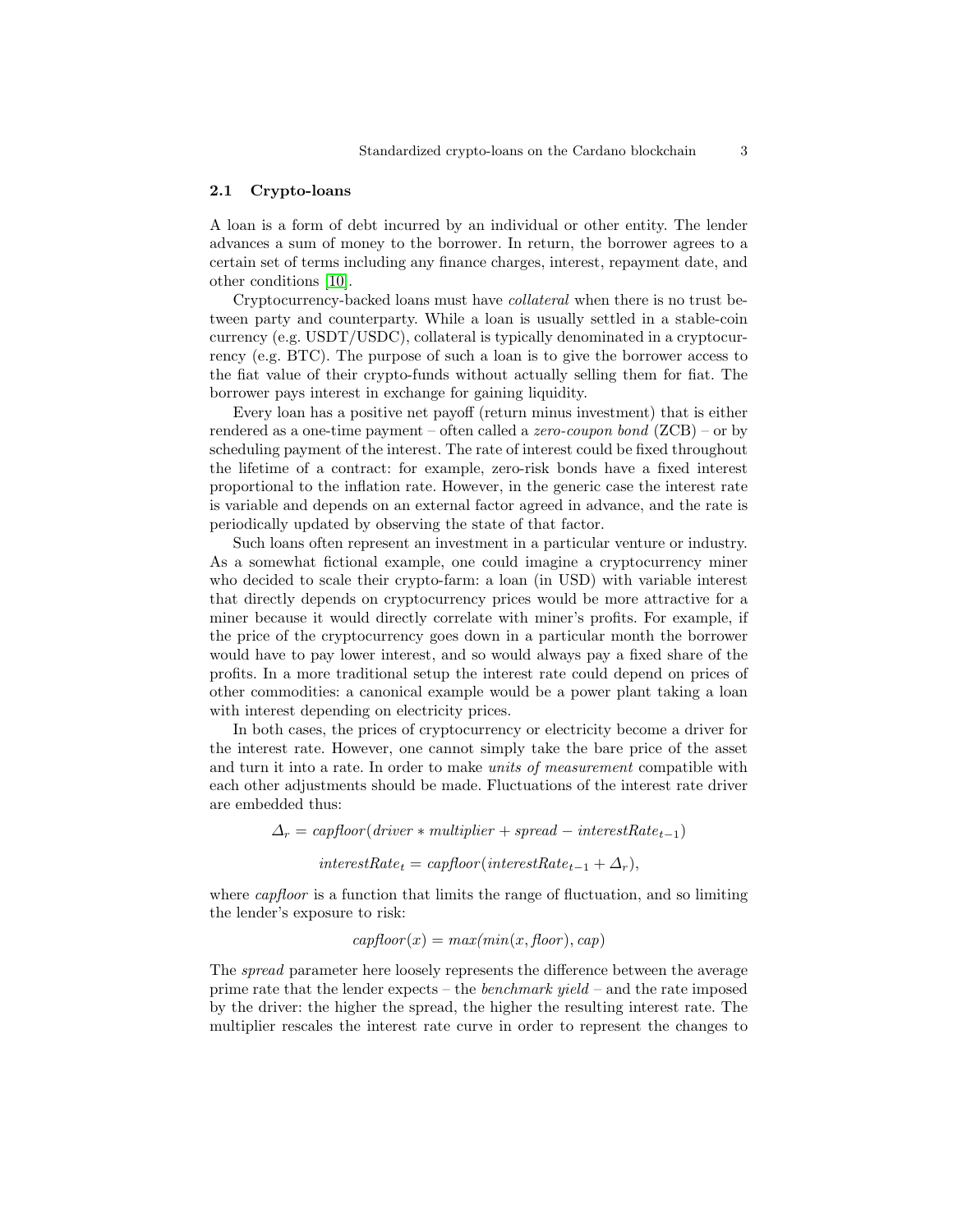be made converting between different units of measurement: how many rate percentage points you would get for a USD-to-kilowatt conversion and so on.

In the context of ACTUS and similar frameworks, there is one more factor influencing interest rates thorough scaling:

 $interestPayment = interestScalingFactor * interestRate * notional$ 

This scaling is dynamic and loosely adjusts for variance (volatility) of the asset that the interest rate driver represents.

Interest accrual and capitalisation. A counterparty might decide to reinvest profit received as interest from the loan. In the simplest case, this renders as compound interest. This can be modelled through interest accrual and capitalisation (conversion of income or assets into capital); for instance, contracts from the ACTUS specification accrue interest between interest payments and can transfer interest to a notional during interest capitalisation event (IPCL).

Overall, variable interest rates introduce a certain risk for a lender, thus they can be subject to hedging. While any instrument that depends on the same risk factor (interest rate driver) would suffice, the most popular way to hedge a variable interest rate loan is an interest rate swap. This instrument allows two (or more) parties to exchange their incomes - one from a fixed interest rate loan, the other from a variable-rate loan.

Counterparty risk. Trustless setups, especially ones in the cryptocurrency world, including decentralised smart-contracts and exchanges, require no trust between party and counterparty involved in a contract. In case of a loan, this literally means that counterparty has zero obligation to pay the money back, thus rendering the loan useless for a party. Such risks are usually addressed by introducing collaterals, as in the following scenario.

- 1. Alice would like to borrow 1000 USD
- 2. She has Bitcoin assets cost around 1500 USD, which she intends to hold throughout a year, so Alice has high confidence in the market (she expects prices to double or triple)
- 3. Bob would like to lend 1000 USD and get an interest higher than traditional interest rate offered by banks (let's say 15% instead of 10%). He is either bearish or neutral towards Bitcoin.
- 4. Alice transfers her BTC as collateral to a contract, and Bob transfers his USD to Alice
- 5. If Alice pays the interest and notional on time, and the BTC price does not render collateral worthless, she can get her collateral back; otherwise the loan gets liquidated and the collateral is transferred to Bob.

#### 2.2 ACTUS

The Algorithmic Contract Types Unified Standards (ACTUS) [1] define the logic embedded in legal agreements that eventually turn the contract terms into actual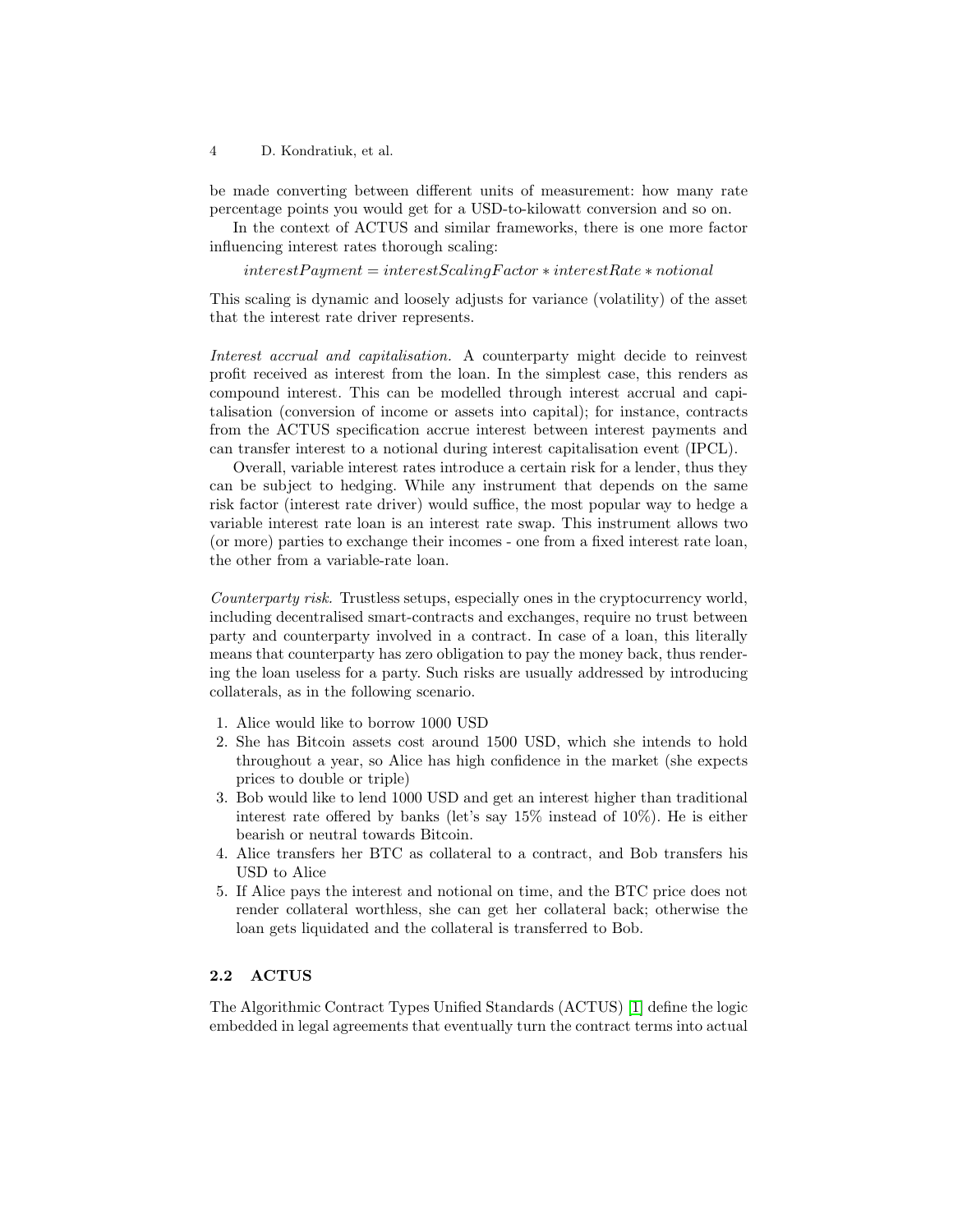cash flows, or more generally business events. Most of its basic contract types represent different variations of lending contracts. ACTUS provides additional benefit of being regulatory friendly, and the ACTUS foundation provides a set of tools allowing Monte-Carlo simulations of ACTUS contracts.

ACTUS relies on a state machine formalism in order to describe the behaviour of a given contract. Every  $payoff$  – i.e. transfer of funds in or out of a contract – can be inferred for any given state. Every state can be derived from previous events and observed risk factors:

$$
payoff_i = POF(state_i)
$$

$$
path_i = STF(ct, ev_1) \circ STF(ct, ev_2) \circ \dots \circ STF(ct, ev_i)
$$

$$
state_i = path_i(INIT(ct)),
$$

where  $ct$  stands for contract terms,  $INIT$  returns initial state, sched returns scheduled events, STF takes contract terms, event, and state and returns the next state, and POF returns the payoff in a state.

#### 2.3 Oracles

In order to support variable interest rates and scaling, ACTUS requires a smart contract to be able to observe the value of a given risk factor, such as an interest rate, at a particular point in time t. This is due to the state of the risk factor not being known at instantiation time.

 $\it risk factor_{it} = O_{rf}(i, t)$ 

In the case of the Cardano blockchain, these values are usually provided through an oracle mechanism[11]. An oracle could be a trusted party providing necessary data or network of parties under consensus [2].

From a Marlowe DSL perspective, the exact mechanism that provides external data is less important, as Marlowe abstracts over IO by requiring a particular type of input – a  $Choice$  – that is protected with a cryptographic signature by the source of the choice. As a result, the event of receiving data from an oracle is treated the same as receiving numeric input in other languages

#### 3 Building an executable specification of ACTUS

ACTUS is defined in a textual specification<sup>4</sup> which, while expressed in mathematical notation, is essentially informal. In this section we describe how this specification is turned into an *executable* version by rendering it in Haskell. This translation is in fact a transliteration, since notation, variable names and so forth are respected.

<sup>4</sup> Available from <https://www.actusfrf.org/techspecs>.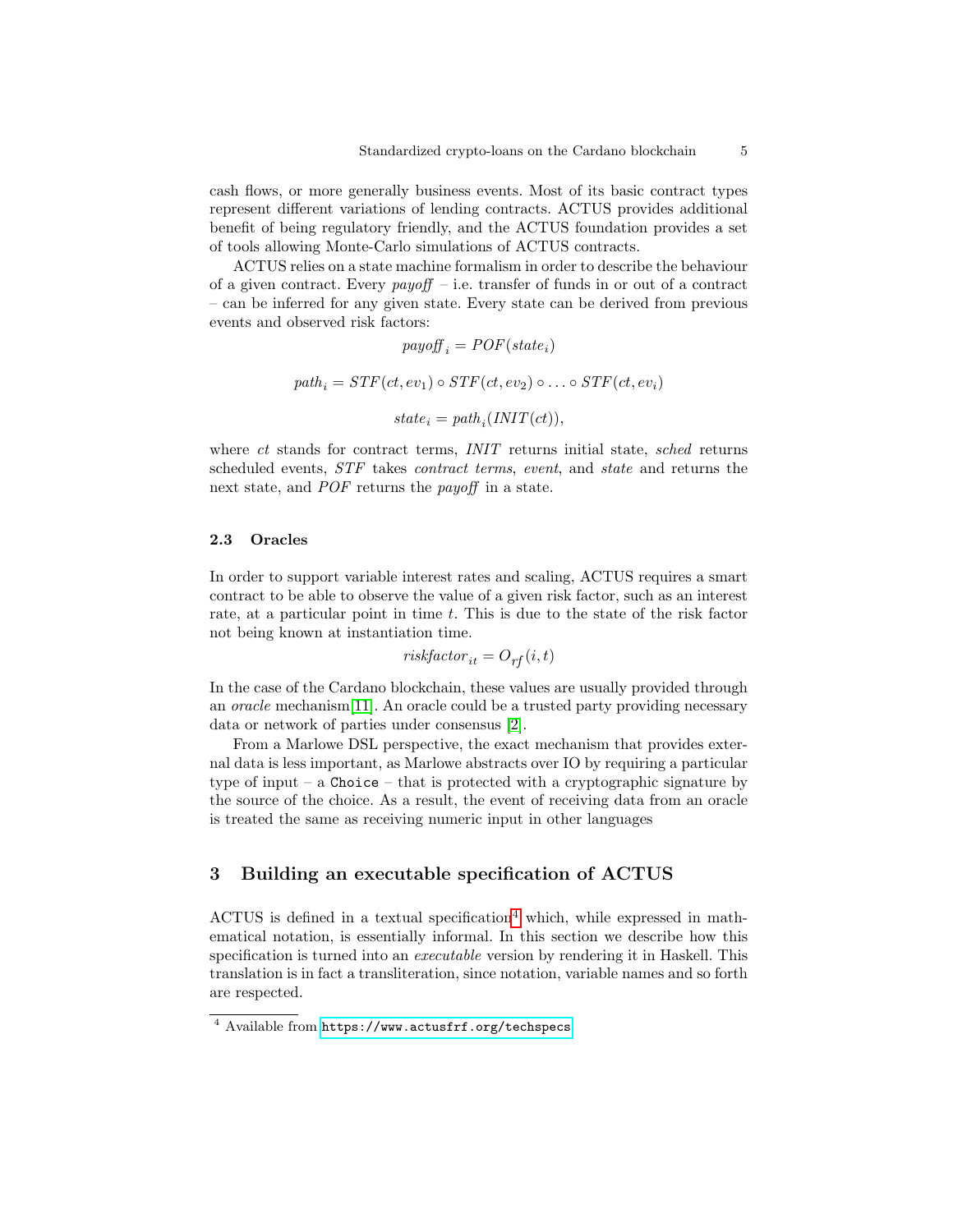#### 3.1 Rendering the specification in Haskell

The ACTUS standard is specified in terms of scheduling, payoff and state transition functions that are polymorphic on event and contract type, as noted in Section 2.2 above. The specification also follows quite specific naming conventions that are incompatible with Haskell's conventions. The executable specification follows original ACTUS conventions as closely as possible in order to ease code base maintenance when faced with updates of the ACTUS spec repository<sup>5</sup>.

Using Haskell itself as a DSL for explicitly encoding formulas without using advanced language idioms also simplifies code generation. In case of ACTUS this comes at a cost reduced type-safety, handling nullable values explicitly introduces risk of exceptions. However this risk is addressed using property-based testing, and in particular QuickCheck generators. This is discussed in more detail in Section 6 below.

#### 3.2 Utilising polymorphism to abstract over basic operations

In order to keep our executable specification independent of the carrier – whether it is a smart-contract engine, proof assistant, analytical framework or even machine learning model – we abstract over the underlying representation of state variables,

```
-- Definitions/ContractState.hs
data ContractStatePoly a b = ContractStatePoly
{
 tmd :: b
  , nt :: a
  , ipnr :: a
  , ipac :: a
  , feac :: a
  , fac :: a
  , nsc :: a
  , isc :: a
  , prf :: ContractStatus
   , sd :: b
  , prnxt :: a
  , ipcb :: a
} deriving (Show)
```
and arithmetic operations,

-- Ops.hs class ActusOps a where  $_{min}$  :: a  $\rightarrow$  a  $\rightarrow$  a \_max :: a -> a -> a

<sup>5</sup> <https://github.com/actusfrf/actus-techspecs>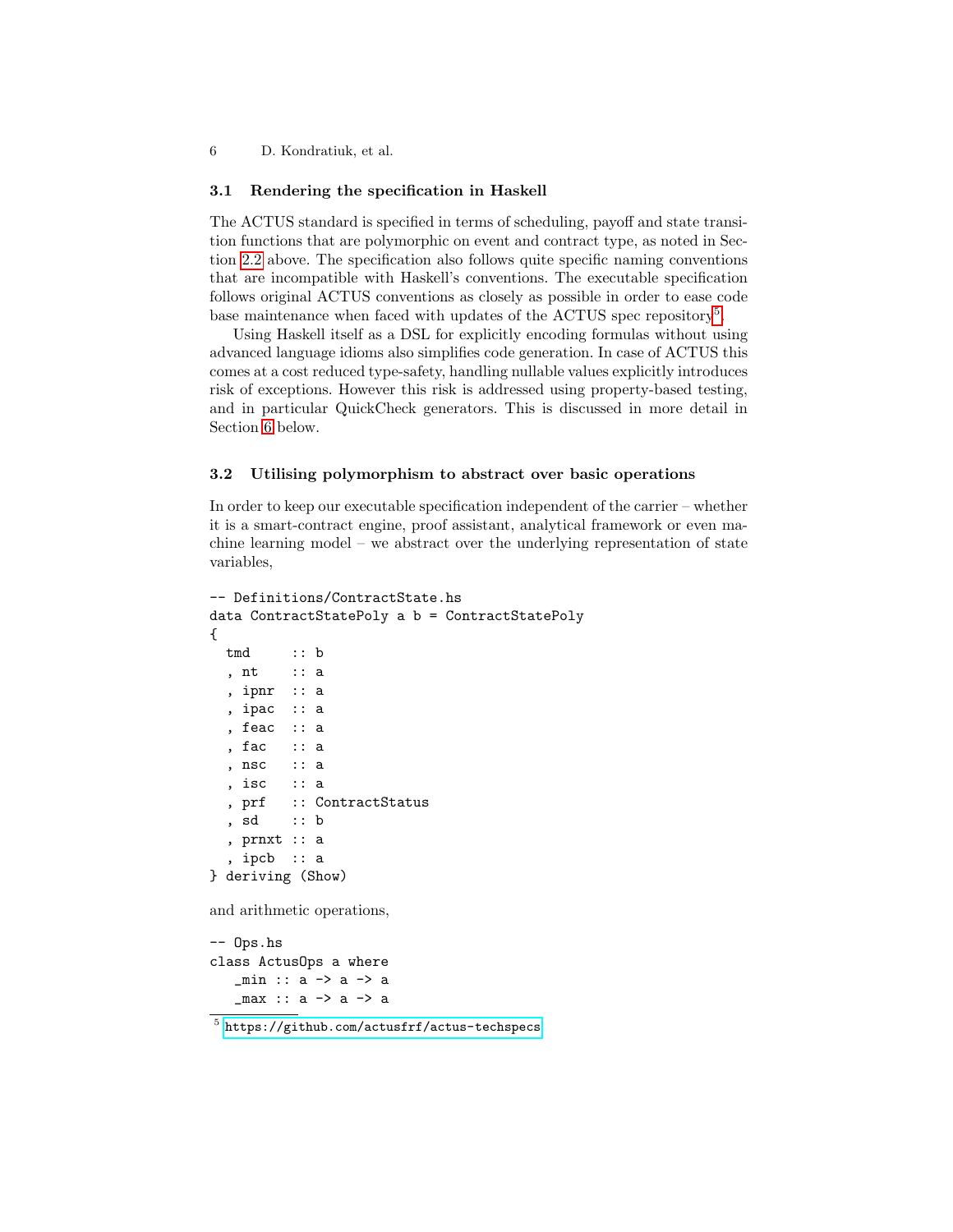```
_zero :: a
   _one :: a
class ActusNum a where
   (+) :: a -> a -> a
   (-) :: a -> a -> a
   (*) :: a -> a -> a
   (7) :: a -> a -> a
class YearFractionOps a b where
   -y :: DCC -> a -> a -> a -> b
class DateOps a b where
   It: a \rightarrow a \rightarrow b --returns pseudo-boolean
class RoleSignOps a where
   _r :: ContractRole -> a
```
Thus, every formula in the executable spec could be instantiated to:

- $-$  a formula on some *atomic* type, like Double or Day, which could be used to directly compute cash-flows for analytical purposes or precompute payoffs for smart contracts that do not depend on oracles; or
- a formula representing a piece of abstract syntax, e.g. a Marlowe Value or Observation, that could be used to generate smart contracts that depend on oracles or to generate code in another language, such as Agda.

This approach of abstracting formulas has a limitation of not allowing conditionals to be expressed in an abstract way: in other words, there is no ActusIf typeclass. Luckily most of conditional expressions in ACTUS specification don't depend on variable state of a contract, they depend on ContractTerms that are known in advance during contract generation. This allows us to dispatch appropriate formulas during generation rather than execution.

The only exception to this are the rare situations where we need to compare 2 state variables and choose either  $formula'$  or 0 depending on the result of the comparison result:

$$
formula(st) = \begin{cases} formula'(st) & var_1(st) < var_2(st) \\ 0 & otherwise \end{cases}
$$

We rely on a pseudo-Boolean *less than* function in order to address that:

 $formula(st) = pseudoLt(var_1(st), var_2(st))$  \* formula'

$$
pseudoLt(a,b) = Cond(a > b, 1, 0)
$$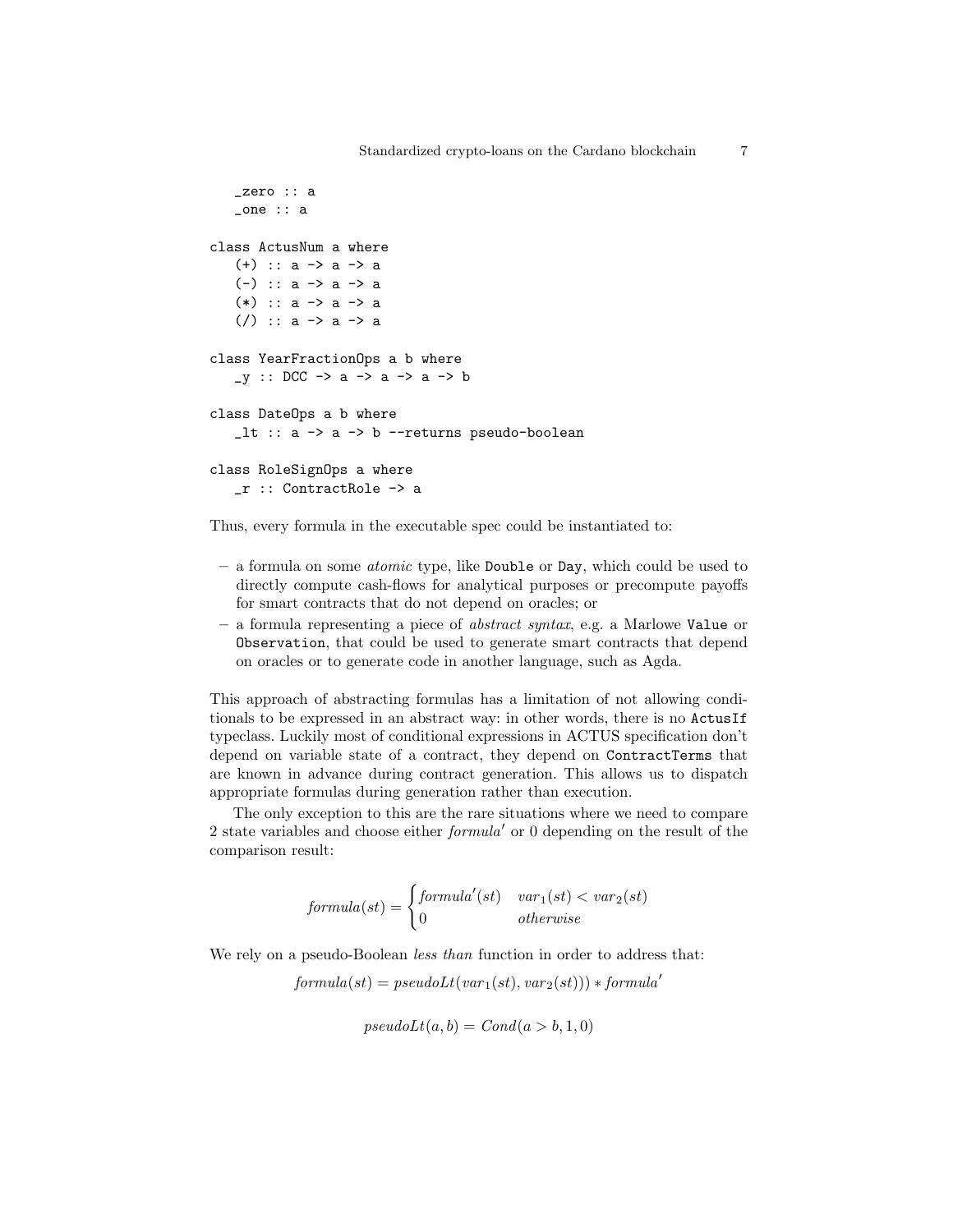#### 3.3 Contract term representation and explicit applicability

In order to simplify serialisation and deserialisation of contract terms across ACTUS related services maintained by Cardano we rely on "superposed" representation of contract terms: all ACTUS contract types are represented with the same type.

While such a representation allows both encoder and decoder to express any ACTUS contract terms, it also allows for invalid combinations of terms (for example PRNXT cannot be applied to a PAM contract), which means contracts require specific validation that is implemented by means of the applicability function:

```
Applicability: ContractTerms \rightarrow Bool
```
ACTUS standard defines a family of applicability functions polymorphic on contract type:

 $Applicability: ContractType \times ContractTerms \rightarrow ApplicabilityType$ 

where applicability could be: *none*, *always*, *nullable*, or *multiple*.

In order to build superposed contract terms type for such functions, we have to resolve conflicting applicability types for merged contract terms using the following resolution rules:

> $weaken(a_1, a_2) =$  $\sqrt{ }$  $\int$  $\overline{\mathcal{L}}$ nullable  $a_1 = none \wedge a_2 = always$ nullable  $a_1 = always \land a_2 = none$  $a_1$  priority $(a_1)$  > priority $(a_2)$  $a_2$  otherwise

$$
priority(x) = \begin{cases} 0 & x = always \\ 1 & x = none \\ 2 & x = nullable \\ 3 & x = multiple \end{cases}
$$

where  $a_i$  is the applicability of a given term of the *i*th contract type to be merged.

### 4 Generating Marlowe contracts from standardised ACTUS contract terms

In this section we describe how concrete Marlowe contracts are generated from the terms – i.e. parameters – of standard ACTUS contracts. We also describe the implementation of the system, and reflect on the limitations of generating contracts in Marlowe, where contracts have a predefined lifetime and a predefined collection of interactions with contract participants.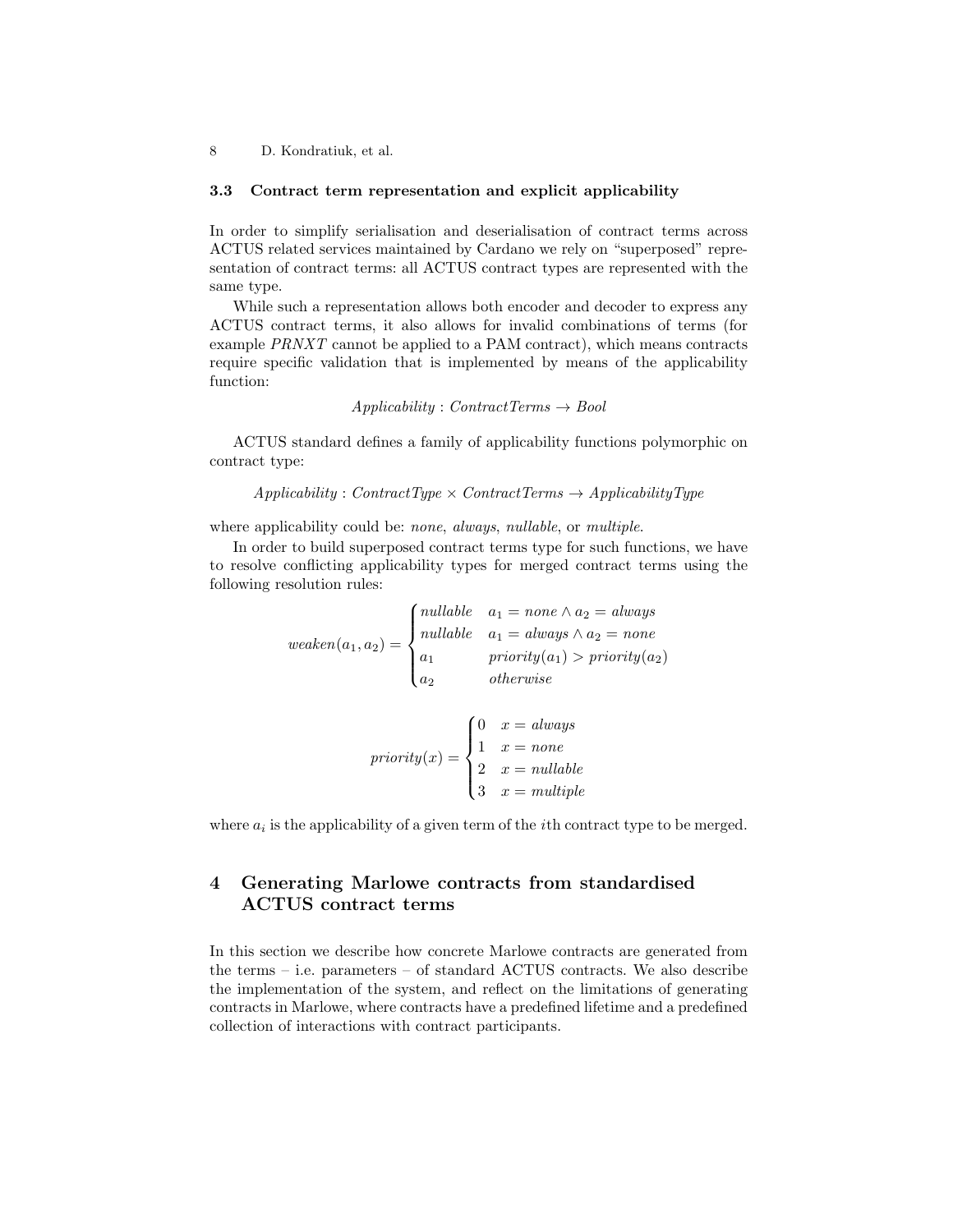

Fig. 1. Modules responsible for contract generation.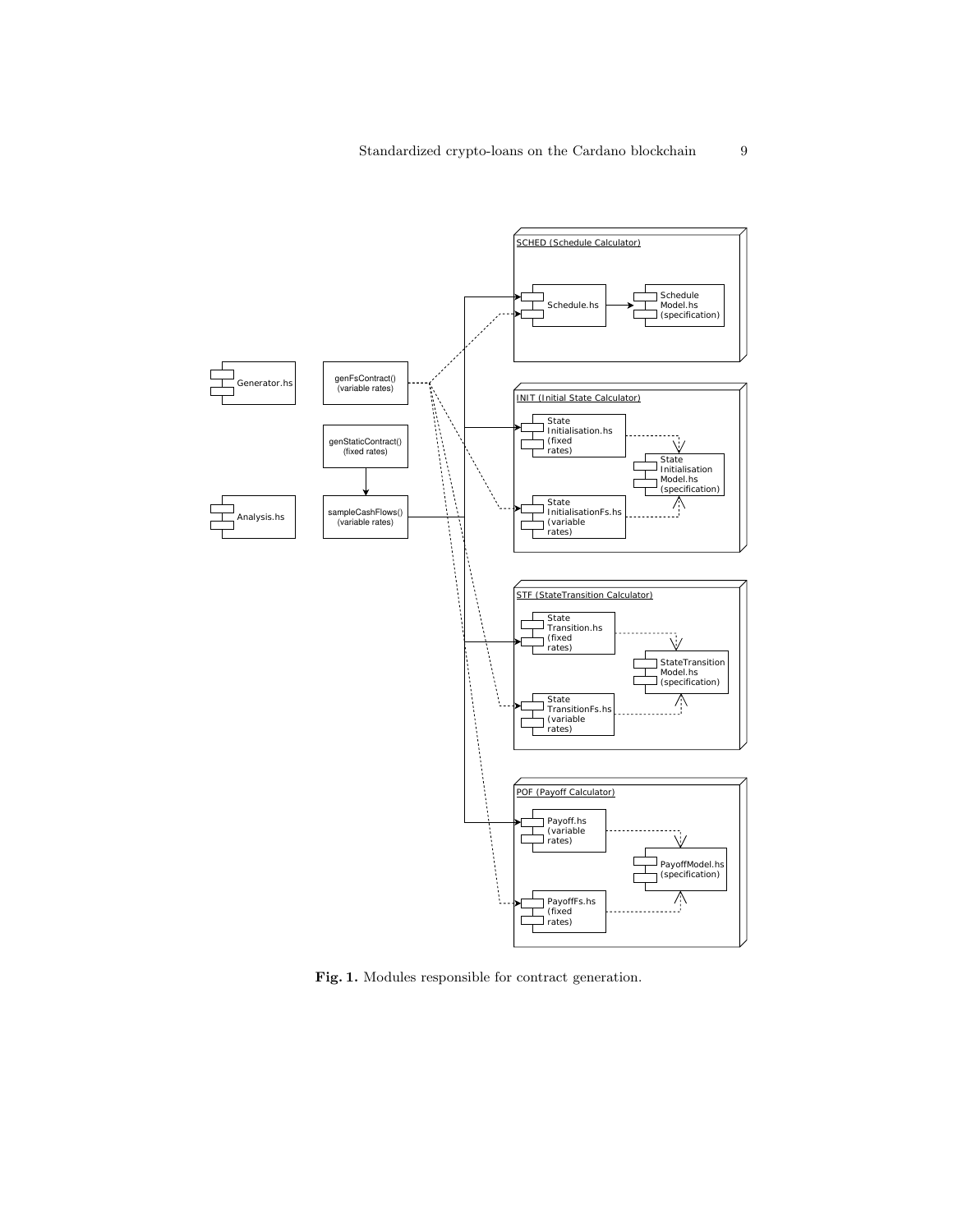#### 4.1 Overall architecture

A generated contract is essentially a continuation chain of smaller contracts:

 $chainlink(t) = receiveData(t) \circ calculatePayoff(t) \circ processPayoff(t)$  $contract(ct) = collaterals(ct) \circ INT(ct) \circ$  $\mathbf{H}$  $t \in SCHED(ct)$  $chainlink(t)$ 

where the component *receiveData* asks an oracle for Marlowe Choice if needed, and *calculatePayoff* calculates the payoff formula. For fixed-rate contracts this is optimised into a pre-calculated constant function. The processPayoff function awaits the Deposit of a payoff amount from a party: if the deposit is made them it directs the funds to a counterparty, otherwise it transfers the collateral to the counterparty and closes the contract.

The principal components of the system are shown in Figure 1. There are three categories of components representing ACTUS functions: specification with formulas, formula wiring for fixed rates (produces precomputed payoffs) and formula wiring for variable rates, which produces Marlowe-code that computes payoffs. Different types of wiring correspond to different implementations of ActusOps implementations (either Double or Value).

The chain is generated from the fixed schedule of events, known in advance of execution, using the SCHED() function from ACTUS, as shown in Figure 2.



Fig. 2. Chain of sub-contracts representing ACTUS logic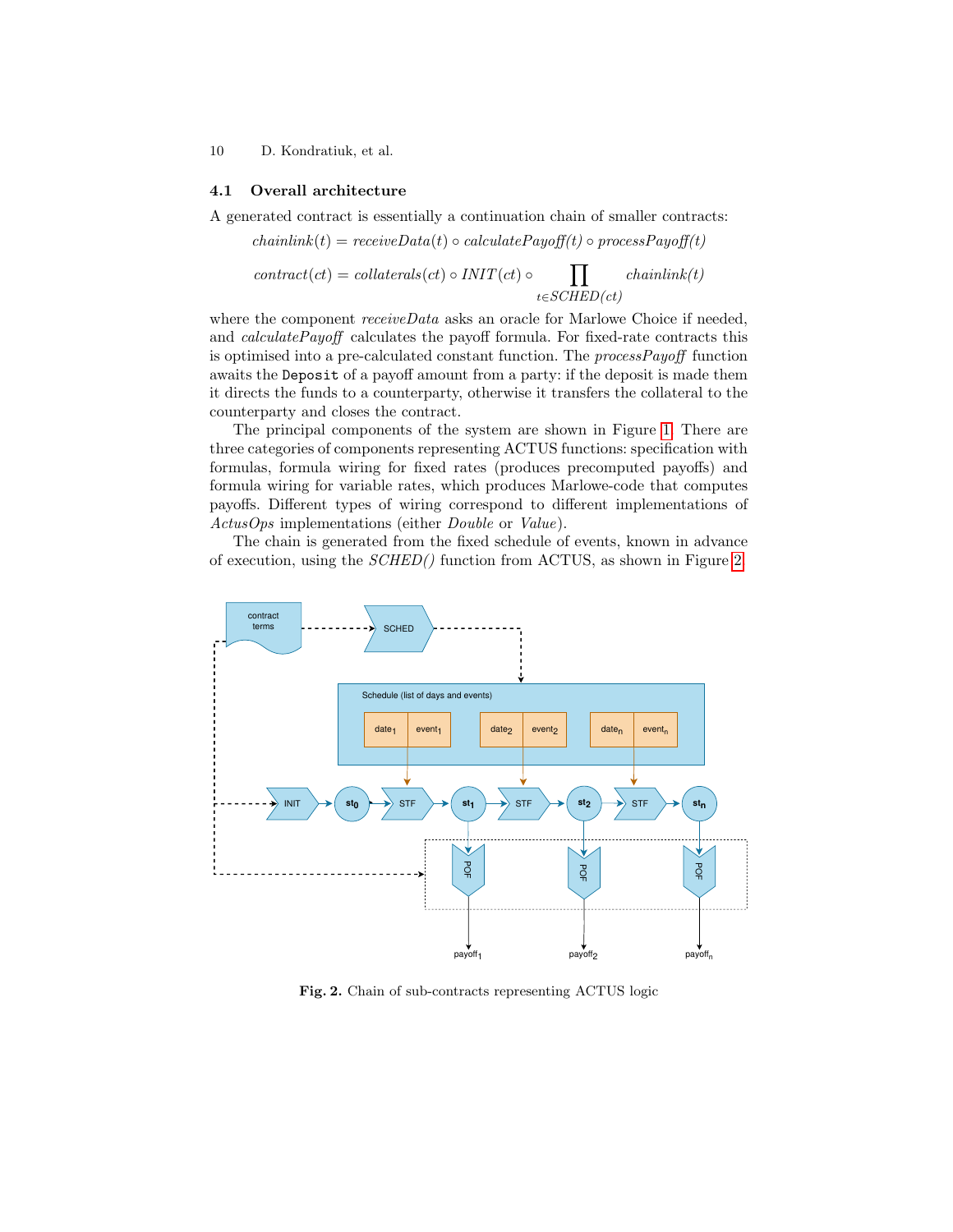#### 4.2 Avoiding exponential growth

Marlowe contracts are finite, and in particular Marlowe itself does not have constructs for functions or recursion; these are available in the Haskell and JavaScript embeddings of Marlowe, but they are unrolled on translation to pure Marlowe. Naive usage of the If operator in Marlowe could lead to exponential growth of a contract, as in this pesudocode example:

```
if condition
  then
    perform something1()
    continue()
  else
    perform something2()
    continue()
```
Translating this to Marlowe would inline contents of continue() twice and, given that ACTUS contracts are essentially generated using continuation as an accumulator, this would lead to exponential explosion of the size of any ACTUS contract that has conditionals in their state transition logic.

An example of such logic would be cap/floor limitations on interest rates:  $adjusted = max(min(original, floor), cap)$ 

We addressed this issue by introducing the Cond expression construct in order to represent conditional expressions, rather than only conditional contracts as was the case before. Instead of using the If contract to decide the value of some variable, we use a conditional expression instead. Cond is a pure function that returns a value depending on a condition, in contrast to the If contract that chooses between two continuation contracts.

#### 4.3 Limitations due to termination

Marlowe doesn't allow contracts that run indefinitely, even if their recursion is productive, as would be the case in a perpetual swap contract, for example. We therefore cannot support certain contract types from ACTUS specification, namely the ones that don't have a defined maturity date (like UMP).

There is a possible workaround: contracts with no maturity date could be represented as actors with a finite number of state transitions. We prototyped this approach, however it does seem more prone to errors comparing to rendering predefined schedules. More importantly, it greatly affects static analysis because the number of reduction steps in the contract grows from

$$
N_{\text{scheduled}} = \text{count}(\text{event})
$$

to

$$
N_{state\,Transitions} = \frac{max(data(event)) - min(data(event))}{precision}
$$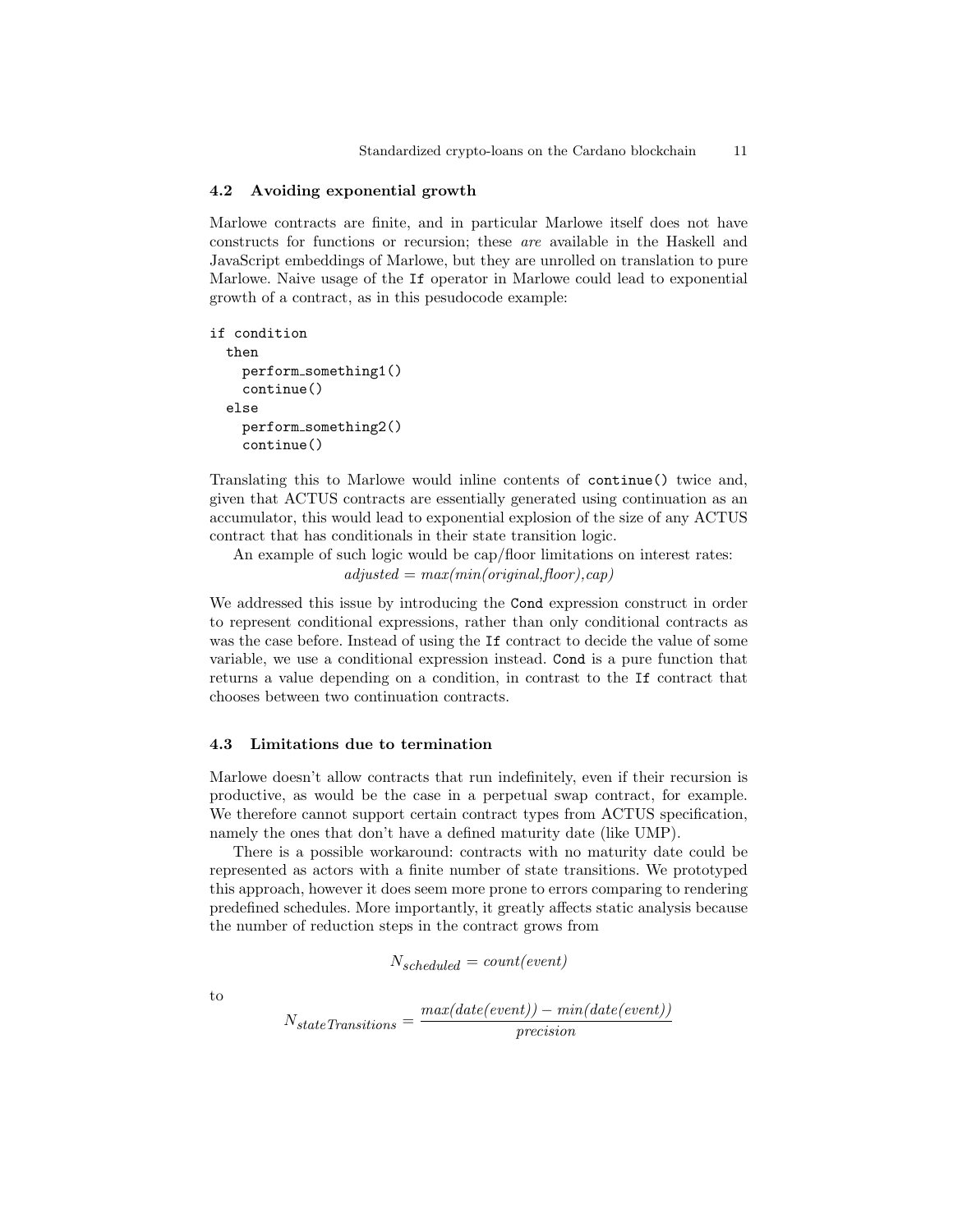#### 4.4 Fixed-point precision

For numeric types Marlowe supports Integers, while ACTUS is expressed in terms of real numbers. In order to model a real number in such a setup we rely on fixed-point precision. The algebra looks like this:

 $(+)$  = AddValue --  $x/n + y/n = (x + y)/n$  $(-)$  = SubValue --  $x/n - y/n = (x - y)/n$ a \* b = Scale (1 % marloweFixedPoint) \$ MulValue a b  $-$  x/n  $*$  y/n =  $(x * y)/n^2$ 

We scale all numbers with *marloweFixedPoint* factor - which only requires modification of MulValue. We plan to move Marlowe to fixed-precision numbers for the on-blockchain implementation available later in 2021.

#### 4.5 Representing Actus state in a Marlowe contract

The Marlowe DSL does not support any notion of records, the variables can only be of type "Integer". In order to map contract state –  $ContractStatePoly - we$ pack a set of Marlowe variables of type Value and Observation, representing the previous  $(t - 1)$  state, passing them into *ContractStatePoly*, to apply the polymorphic state transition, and finally unpack *ContractStatePoly* into a set of Marlowe variables representing the state at t:

 $st_t = unpack(stateTransition(pack(st_{t-1}))),$ 

where pack is a chain of UseValue constructs and unpack is a chain of Lets.

Representing state transitions in Marlowe Marlowe is a declarative language, and so in particular it does not support mutable variables. We therefore represent the state at stage  $t (st_t)$  literally through this naming convention:

```
variableName(name, t) =
  concat(name, ', ', t)
generateAccessor(name, t) =
  UseValue variableName(name, t)
generateSetter(name, t, formula) =
  Let variableName(name, t) formula
```
#### 4.6 Actus Labs

In order to demonstrate and test the capabilities of Actus generators, a visual online Blockly-based tool was developed for the Marlowe Playground. The Actus Labs tool, shown in Figure 3, allows users to construct contract terms visually to generate a corresponding Marlowe contract and then to try it out in a simulation environment.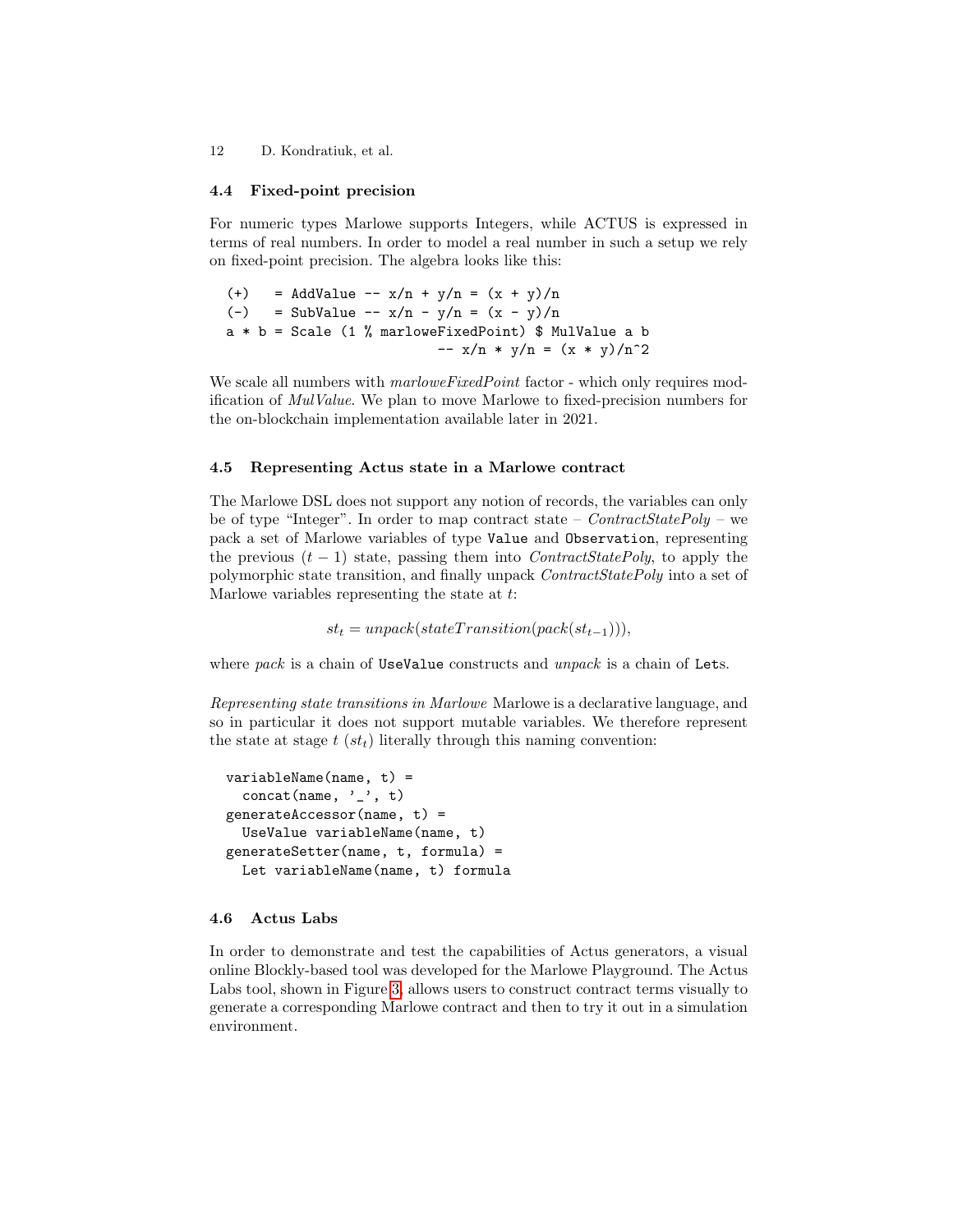

Fig. 3. Actus Labs - an online tool for generating Actus contracts for Marlowe.

## 5 Tokenization

Every participant of a Marlowe contact is described by a Role which is in its turn represented through a unique non-fungible token, created at the time that the contract instantiated on the blockchain. This makes every ACTUS contract a tradable security, allowing a participant to sell its share in a contract by selling a corresponding role token.

Role tokens can potentially allow more complex manipulation over such shares, especially when the share represents an incoming cash flow; in that case, participants send funds to a party represented by a given token. Such a token would represent a positive cashflow, which in turn could not only become tradable but could also allow the derivation of tokens representing fractional parts of a particular cash flow in a contract.

Moreover, this process turns ACTUS loans into derivatives. For example, contracts like Interest Rate Swap (and Swaps in general) could be approximated by an Atomic Swap of tokens representing incoming cash flows from loans. For example, if Alice has fixed income from a loan, or some other investment, and Bob has comparable but variable (fluctuating) income, Bob can hedge by swapping cash flows with Alice. If Alice's income is locked with token1 and Bob's income is locked with token2 then an atomic swap of those tokens is equivalent to a swap of cash flows.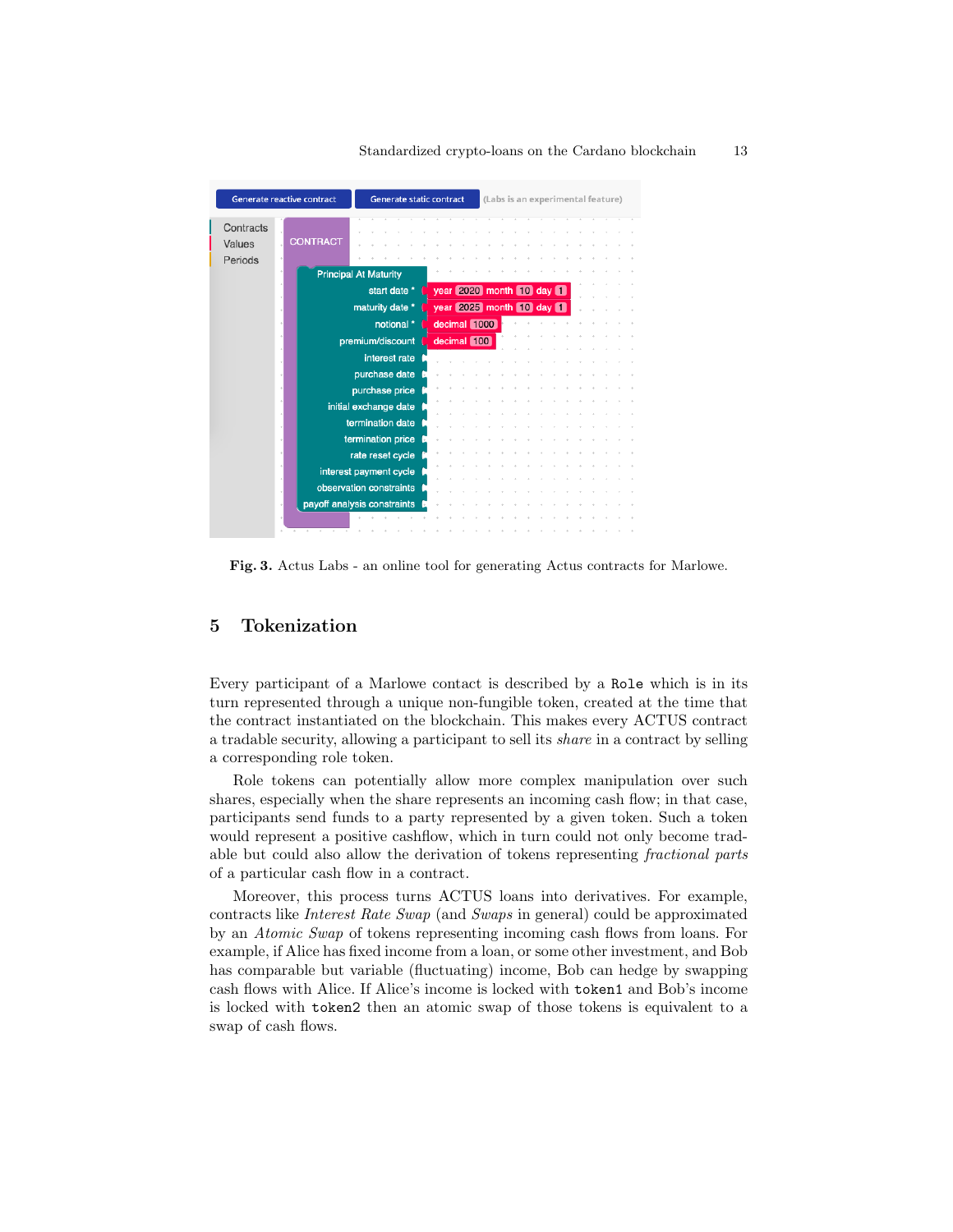#### 6 Assurance

This section explains how we provide assurance to users of our Marlowe ACTUS contracts by means of property-based testing and SMT-based static analysis.

#### 6.1 QuickCheck for cross-testing

First, we are able to test the executable Haskell implementation of ACTUS for smart-contracts by comparing it with an existing implementation written in Java. To do this a simple property-based test in QuickCheck [4] was introduced, where we generate contract terms and risk factors randomly to test the property.

 $\forall ct.\forall rf. getCashFlows("haskell", ct, rf) \equiv getCashFlows("java", ct, rf)$ 

where ct represents contract terms,  $rf$  is risk factor model, and  $getCashFlows()$ returns a set of  $(data, payoff)$  tuples.

#### 6.2 QuickCheck for verification

QuickCheck contract terms generators also allow us to check other properties of a Marlowe contract. This could be enhanced with Marlowe's static analysis feature by utilising the Assert operator:

```
do
let contractTerms = sample(qcgenerator)
    contract = generateMarloweContract(contractTerms)
    contractWithAssert = appendAssertion(contract, assertion)
runStaticAnalysis(contractWithAssert)
```
While this scenario does not cover all possible contracts, it could guarantee that property holds for a statistically significant fraction of a contract.

#### 6.3 Static analysis for verification

Using static analysis for Marlowe [7] it is possible fully to check a particular contract instead of using random sampling. That would allow some refinements:

– More balanced sampling: the space of contract terms depends linearly on the coverage, e.g. if we cover 10% of all possible contract terms - we'll cover 10% of all contracts. Different contracts have different sets of risk factors, and so different search spaces. For instance, a contract with 3 risk factors (e.g. 3 observations of an interest rate) would span over  $n^3$  values while a contract with 10 risk factors would span over  $n^{10}$ . Meanwhile, the space of all risk factors in all contracts doesn't linearly depend on the coverage some contracts might have more risk factor observations and some - less. So covering 10% of all contracts doesn't necessary mean covering 10% of all possible observations.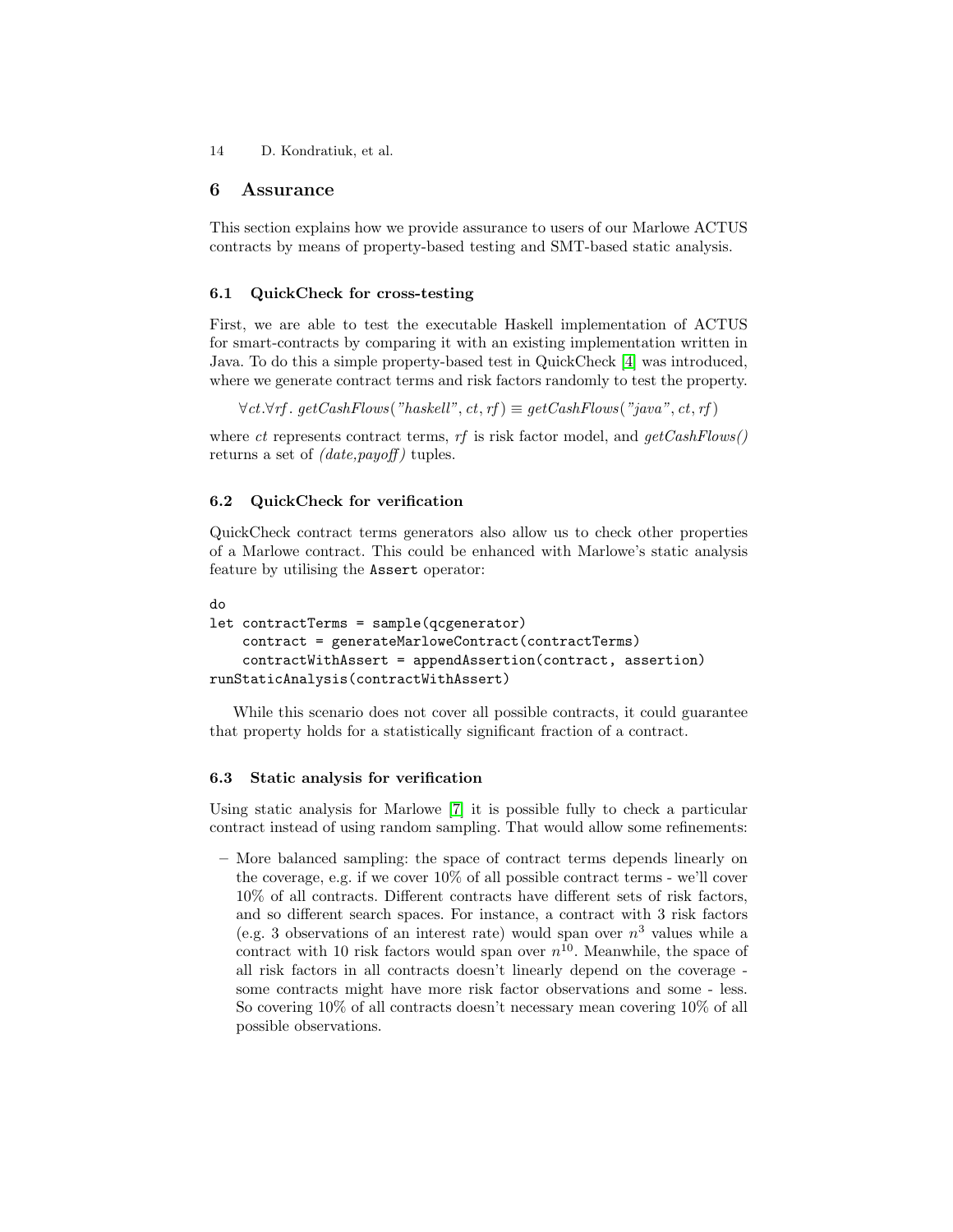- Dependency tracking: an SMT-solver is potentially likely to be more aware of execution paths that lead to the failure of a test, a feature that could significantly reduce search space.
- Completeness: if not timed out, SMT-solving is decidable while sampling is semi-decidable.

#### 6.4 Securing collateral logic with auto-refund warnings

By design, the Marlowe interpreter always refunds any assets held in a contract when it terminates. This is done in order to ensure that no funds are lost forever. The funds are returned to whoever's internal account holds them.

However, this presents as a problem in certain cases where ownership of the funds could not be determined automatically. For example, if Alice puts collateral in a crypto-loan contract she would formally maintain ownership, which means she would get automatically refunded when a Close construct is reached.

This implicit refund is easy to overlook by smart-contract developers as plain Close is often used as a default action in case of unexpected behaviour like timeouts, and especially a Choice timeout. This can easily lead to costly mistakes if Alice maliciously decides to exploit an auto-refund feature in order to get her collateral without paying back, as in the following scenario:

- 1. Alice creates a contract where a Deposit timeout would lead to Close
- 2. Bob doesn't know or test the timeout path. Even if Bob is a programmer, he might not be aware that Closeing the contract would cause the collateral to be refunded to Alice.
- 3. Alice puts her collateral in the contract and gets the notional from Bob.
- 4. Alice doesn't pay for the loan: i.e. there is a Deposit timeout.
- 5. Alice gets her collateral back.
- 6. Bob loses his notional.

In order to prevent this from happening, an additional Auto-Refund security check was introduced as part of static analysis tooling which notifies users about all Close constructs that can lead to automatic refunds and encourages users to write explicit logic for edge cases.

#### 7 Related work

Unlike current mainstream DeFi lending approaches, our Marlowe ACTUS implementation relies on trade-matching instead of pooling. While asset pooling is proven to be superior to order-book based approaches when it comes to automated market makers, using it for lending has been shown to be more susceptible to attacks [5]. Moving trade matching off-chain also improves scalability of the protocol - every loan is a separate contract, thus there is no global state.

There are frameworks, like ISDA Common Domain Model [6], providing a more precise representation of the business processes involved in institutional trading as well as code-generation capabilities. However, due to its structural simplicity, ACTUS is more suited for generating code in a financial domain specific language like Marlowe rather than general-purpose one like Java or Haskell.